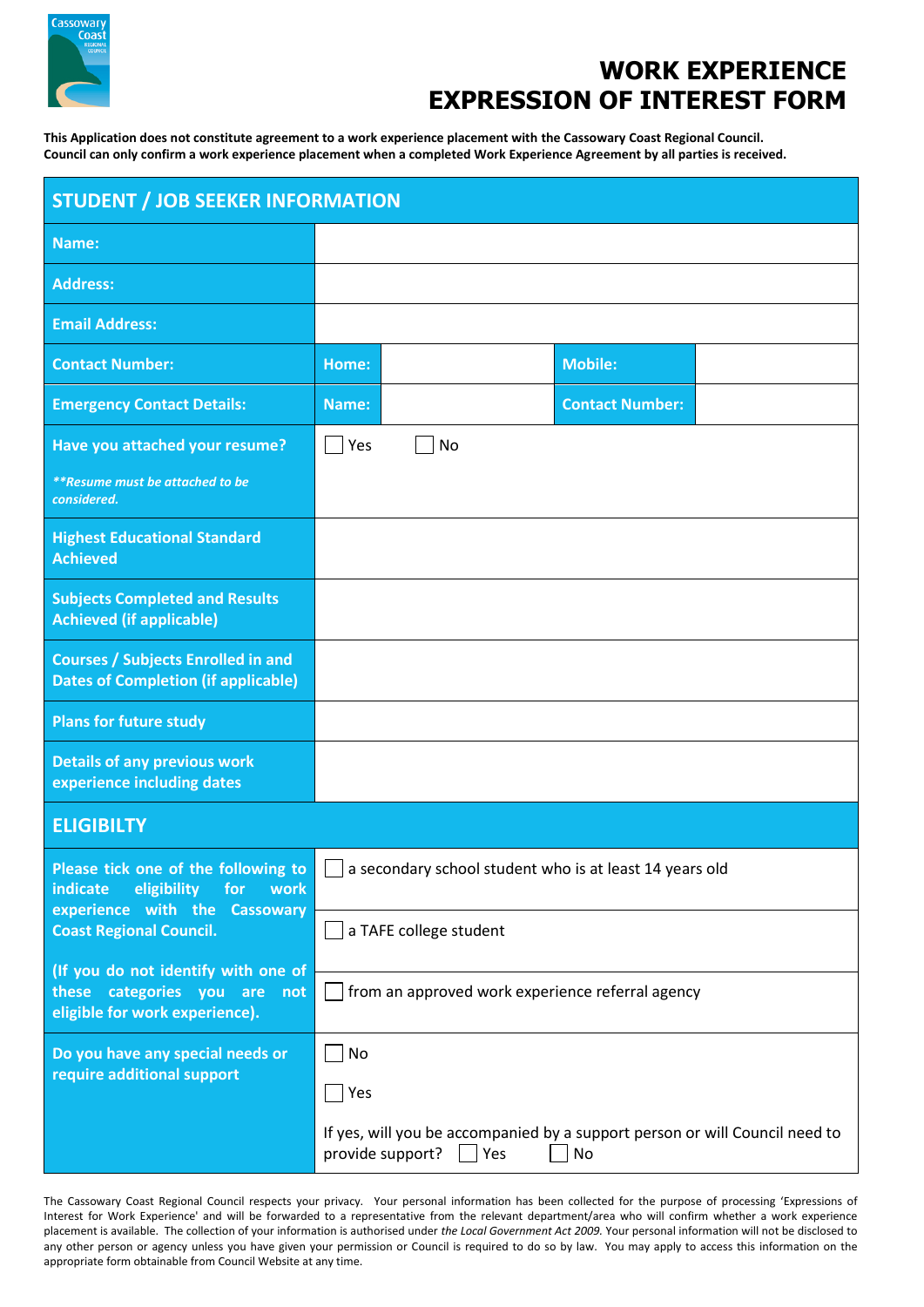| <b>EDUCATIONAL INSTITUTION / REFERRAL AGENCY DETAILS</b>                                                                                                                                                                                                                                             |                                        |                                                                |  |  |  |  |
|------------------------------------------------------------------------------------------------------------------------------------------------------------------------------------------------------------------------------------------------------------------------------------------------------|----------------------------------------|----------------------------------------------------------------|--|--|--|--|
| Name of Educational Institution /<br><b>Referral Agency:</b>                                                                                                                                                                                                                                         |                                        |                                                                |  |  |  |  |
| <b>Address:</b>                                                                                                                                                                                                                                                                                      |                                        |                                                                |  |  |  |  |
| <b>Contact Person:</b>                                                                                                                                                                                                                                                                               |                                        |                                                                |  |  |  |  |
| <b>Contact Phone Number:</b>                                                                                                                                                                                                                                                                         |                                        |                                                                |  |  |  |  |
| <b>Contact Email Address:</b>                                                                                                                                                                                                                                                                        |                                        |                                                                |  |  |  |  |
| <b>REFEREE DETAILS</b>                                                                                                                                                                                                                                                                               |                                        |                                                                |  |  |  |  |
| <b>Referee #1</b>                                                                                                                                                                                                                                                                                    | Name:                                  |                                                                |  |  |  |  |
|                                                                                                                                                                                                                                                                                                      | <b>Contact Number:</b>                 |                                                                |  |  |  |  |
|                                                                                                                                                                                                                                                                                                      | <b>Referee Relationship:</b>           |                                                                |  |  |  |  |
| <b>Referee #2</b>                                                                                                                                                                                                                                                                                    | Name:                                  |                                                                |  |  |  |  |
|                                                                                                                                                                                                                                                                                                      | <b>Contact Number:</b>                 |                                                                |  |  |  |  |
|                                                                                                                                                                                                                                                                                                      | <b>Referee Relationship:</b>           |                                                                |  |  |  |  |
| <b>Referee #3</b>                                                                                                                                                                                                                                                                                    | Name:                                  |                                                                |  |  |  |  |
|                                                                                                                                                                                                                                                                                                      | <b>Contact Number:</b>                 |                                                                |  |  |  |  |
|                                                                                                                                                                                                                                                                                                      | <b>Referee Relationship:</b>           |                                                                |  |  |  |  |
| <b>DESIRED AREA FOR WORK EXPERIENCE</b>                                                                                                                                                                                                                                                              |                                        |                                                                |  |  |  |  |
| Please tick your preferred area for<br>work experience placement.<br>*Some work areas may require<br>participants to possess either a<br>'Positive Notice Blue Card for Child<br>Employment'<br><b>Related</b><br>or<br>$\boldsymbol{a}$<br>'Queensland Construction Industry<br><b>White Card'.</b> | <b>Customer Service</b>                | Fleet & Plant Workshops                                        |  |  |  |  |
|                                                                                                                                                                                                                                                                                                      | Finance                                | Natural Environment/Nurseries                                  |  |  |  |  |
|                                                                                                                                                                                                                                                                                                      | <b>Information Technology Services</b> | Human Resources / Safety                                       |  |  |  |  |
|                                                                                                                                                                                                                                                                                                      | Rates                                  | Tourism                                                        |  |  |  |  |
|                                                                                                                                                                                                                                                                                                      | Planning & Building Services           | Parks & Gardens                                                |  |  |  |  |
|                                                                                                                                                                                                                                                                                                      | <b>Environmental Health</b>            | Carpentry & Painting                                           |  |  |  |  |
|                                                                                                                                                                                                                                                                                                      | <b>Regulatory Services</b>             | Water and Wastewater                                           |  |  |  |  |
|                                                                                                                                                                                                                                                                                                      | Library/Museum Services                | <b>Marketing and Media</b>                                     |  |  |  |  |
|                                                                                                                                                                                                                                                                                                      | Design / Engineering / Assets          | Civil Works<br>(Construction/Maintenance/Civil<br>Engineering) |  |  |  |  |

The Cassowary Coast Regional Council respects your privacy. Your personal information has been collected for the purpose of processing 'Expressions of Interest for Work Experience' and will be forwarded to a representative from the relevant department/area who will confirm whether a work experience placement is available. The collection of your information is authorised under *the Local Government Act 2009.* Your personal information will not be disclosed to any other person or agency unless you have given your permission or Council is required to do so by law. You may apply to access this information on the appropriate form obtainable from Council Website at any time.